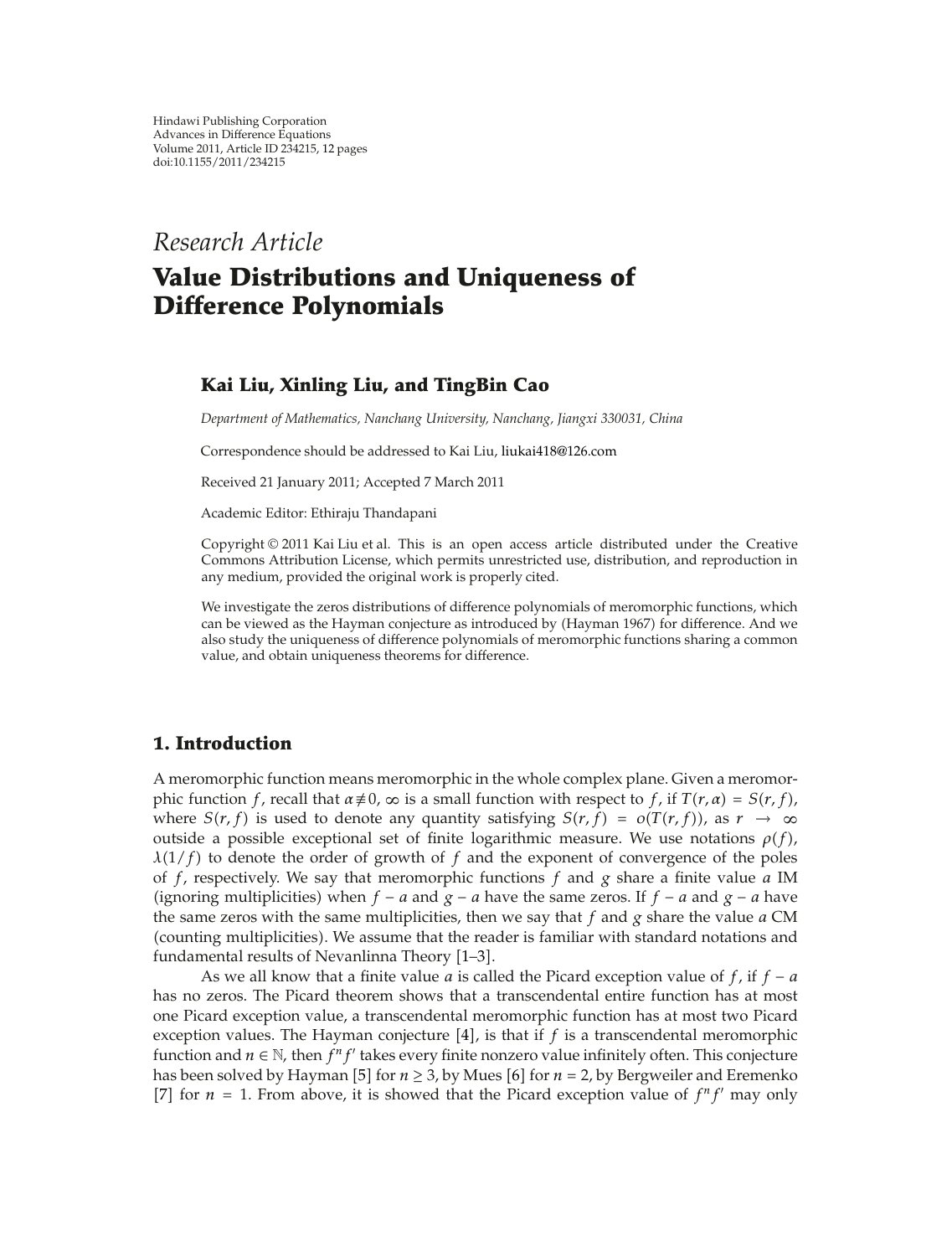be zero. Recently, for an analog of Hayman conjecture for difference, Laine and Yang [8, Theorem 2] proved the following.

**Theorem A.** *Let f be a transcendental entire function with finite order and c be a nonzero complex constant. Then for*  $n \ge 2$ *,*  $f(z)^n f(z + c)$  *assumes every nonzero value*  $a \in \mathbb{C}$  *infinitely often.* 

*Remark 1.1.* Theorem A implies that the Picard exception value of  $f(z)^n f(z + c)$  cannot be nonzero constant. However, Theorem A does not remain valid for moromorphic functions. nonzero constant. However, Theorem A does not remain valid for meromorphic functions. For example,  $f(z) = (e^z - 1)/(e^z + 1)$ ,  $n = 2,3$ ,  $c = i\pi$ . Thus, we get that  $f(z)^2 f(z + c) =$ <br> $(e^z - 1)/(e^z + 1)$  pover takes the value  $-1$  and  $f(z)^3 f(z + c) = ((e^z - 1)/(e^z + 1))^2$  pover takes  $(e^{z}-1)/(e^{z}+1)$  never takes the value −1, and  $f(z)^{3} f(z+c) = ((e^{z}-1)/(e^{z}+1))^{2}$  never takes the value 1 the value 1.

As the improvement of Theorem A to the case of meromorphic functions, we first obtain the following theorem. In the following, we assume that  $\alpha(z)$  and  $\beta(z)$  are small functions with respect of *f*, unless otherwise specified.

**Theorem 1.2.** *Let f be a transcendental meromorphic function with finite order and c be a nonzero complex constant. If*  $n \ge 6$ *, then the difference polynomial*  $f(z)^n f(z + c) - \alpha(z)$  *has infinitely many*<br>zeros *zeros.*

*Remark 1.3.* The restriction of finite order in Theorem 1.2 cannot be deleted. This can be seen by taking  $f(z) = 1/P(z)e^{e^z}, e^c = -n$  ( $n \ge 6$ ),  $P(z)$  is a nonconstant polynomial, and  $R(z)$  is a nonzero rational function. Then  $f(z)$  is of infinite order and has finitely many poles, while nonzero rational function. Then  $f(z)$  is of infinite order and has finitely many poles, while

$$
f(z)^{n} f(z+c) - R(z) = \frac{1 - P(z)^{n} P(z+c) R(z)}{P(z)^{n} P(z+c)}
$$
(1.1)

has finitely many zeros. We have given the example when  $n = 2, 3$  in Remark 1.1 to show that  $f(z)^n f(z+c) - a(z)$  may have finitely many zeros. But we have not succeed in reducing the condition  $n > 6$  to  $n > 4$  in Theorem 1.2 condition  $n \ge 6$  to  $n \ge 4$  in Theorem 1.2.

In the following, we will consider the zeros of other difference polynomials. Using the similar method of the proof of Theorem 1.2 below, we also can obtain the following results.

**Theorem 1.4.** *Let f be a transcendental meromorphic function with finite order and c be a nonzero complex constant. If n* ≥ 7, then the difference polynomial  $f(z)^n[f(z+c)-f(z)] − α(z)$  has infinitely<br>many zeros *many zeros.*

**Theorem 1.5.** *Let f be a transcendental meromorphic function with finite order and c be a nonzero complex constant. If*  $n \ge 6$ *,*  $m$ *,*  $n \in \mathbb{N}$ *, then the difference polynomial*  $f(z)^n(f(z)^m - a)f(z + c) - a(z)$ *<br>has infinitely many zeros has infinitely many zeros.*

*Remark 1.6.* The above two theorems also are not true when *f* is of infinite order, which can be seen by function  $f(z) = e^{e^z}/z$ ,  $e^c = -n$ , where  $\alpha(z) = 1/z^n(z + c)$  in Theorem 1.4 and  $\alpha(z) = a/z^n(z + c)$  in Theorem 1.5  $\alpha(z) = -a/z^n(z+c)$  in Theorem 1.5.

**Theorem 1.7.** *Let f be a transcendental meromorphic function with finite order and c be a nonzero complex constant.* If  $n \ge 4m + 4$ ,  $m, n \in \mathbb{N}$ , then the difference polynomial  $f(z)^n + g(z) [f(z + c) - f(z)]^m - g(z)$  has infinitely many zeros  $\beta(z)$   $[f(z + c) - f(z)]^m - \alpha(z)$  has infinitely many zeros.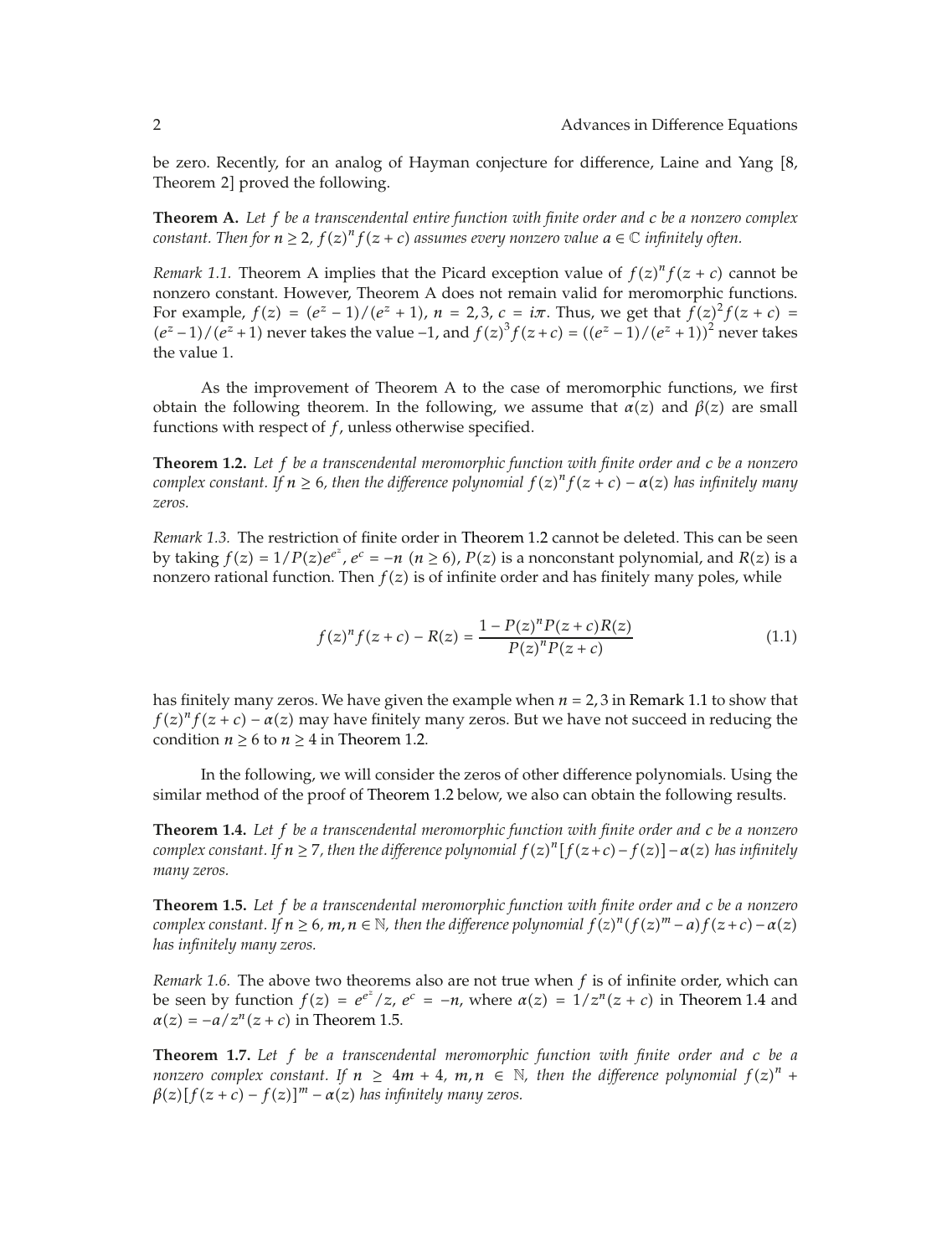**Corollary 1.8.** *There is no transcendental finite order meromorphic solution of the nonlinear difference equation*

$$
f(z)^{n} + H(z) [f(z + c) - f(z)]^{m} = R(z),
$$
\n(1.2)

*where*  $n \geq 4m + 4$  *and*  $H(z)$ ,  $R(z)$  *are rational functions.* 

*Remark 1.9.* Some results about the zeros distributions of difference polynomials of entire functions or meromorphic functions with the condition  $\lambda(1/f) < \rho(f)$  can be found in [9– <sup>12</sup>. Theorem 1.7 is a partial improvement of 11, Theorem 1.1 for *f* is an entire function and is also an improvement of [13, Theorem 1.1] for the case of  $m = 1$ .

The uniqueness problem of differential polynomials of meromorphic functions has been considered by many authors, such as Fang and Hua [14], Qiu and Fang [15], Xu and Yi [16], Yang and Hua [17], and Lahiri and Rupa [18]. The uniqueness results for difference polynomials of entire functions was considered in a recent paper [15], which can be stated as follows.

**Theorem B** (see [19, Theorem 1.1]). Let  $f$  and  $g$  be transcendental entire functions with finite *order, and c be a nonzero complex constant. If*  $n \ge 6$ *,*  $f(z)^n f(z+c)$  *and*  $g(z)^n g(z+c)$  *share*  $z$  *CM, then*  $f-t$  *a for a constant*  $t$ *, that satisfies*  $t^{n+1}-1$ *then*  $f = t_1 g$  *for a constant*  $t_1$  *that satisfies*  $t_1^{n+1} = 1$ *.* 

**Theorem C** (see [19, Theorem 1.2]). Let f and g be transcendental entire functions with finite *order, and c be a nonzero complex constant. If*  $n \ge 6$ *,*  $f(z)^n f(z+c)$  *and*  $g(z)^n g(z+c)$  *share 1 CM,*<br>then  $f \circ f = f \circ f$  or  $f = f \circ f$  come constants to and to that satisfies  $f^{n+1} = 1$  and  $f^{n+1} = 1$ . *then*  $fg = t_2$  *or*  $f = t_3g$  *for some constants*  $t_2$  *and*  $t_3$  *that satisfy*  $t_2^{n+1} = 1$  *and*  $t_3^{n+1} = 1$ .

In this paper, we improve Theorems B and C to meromorphic functions and obtain the following results.

**Theorem 1.10.** *Let f and g be transcendental meromorphic functions with finite order. Suppose that* c is a nonzero constant and  $n \in \mathbb{N}$ . If  $n \ge 14$ ,  $f(z)^n f(z+c)$  and  $g(z)^n g(z+c)$  share 1 CM, then<br>f - to or f  $g$  - t where  $t^{n+1}$  - 1  $f = tg$  or  $fg = t$ *, where*  $t^{n+1} = 1$ *.* 

**Theorem 1.11.** Under the conditions of Theorem 1.10, if  $n \ge 26$ ,  $f(z)^n f(z + c)$  and  $g(z)^n g(z + c)$ *share* 1 IM, then  $f = tg$  or  $fg = t$ , where  $t^{n+1} = 1$ .

*Remark* 1.12. Let  $f(z) = (e^z - 1)/(e^z + 1)$  and  $g(z) = (e^z + 1)/(e^z - 1), c = i\pi$ . Thus,  $f(z)^n f(z + c) = ((a^z - 1)/(a^z - 1))^{n-1}$  and  $g(z)^n g(z + c) = ((a^z - 1)/(a^z - 1))^{n-1}$  above the value 1.0 M  $c$   $e^{z} = \frac{((e^{z} - 1)/(e^{z} + 1))^{n-1}}{e^{z} + 1}$  and  $g(z)^{n}g(z + c) = \frac{((e^{z} + 1)/(e^{z} - 1))^{n-1}}{e^{z} + 1}$  share the value 1 CM. From above, the case  $fg = t$ , where  $t^{n+1} = 1$  may occur in Theorems 1.10 and 1.11.

From the proof of Theorem 1.11 and (2.7) below, we obtain easily the next result.

**Corollary 1.13.** *Let f and g be transcendental entire functions with finite order, and c be a nonzero* complex constant. If  $n \ge 12$ ,  $f(z)^n f(z + c)$  and  $g(z)^n g(z + c)$  share 1 IM, then  $f = tg$  or  $fg = t$ ,<br>zubere  $t^{n+1} - 1$ *where*  $t^{n+1} = 1$ .

# **2. Some Lemmas**

The difference logarithmic derivative lemma of functions with finite order, given by Chiang and Feng [20, Corollary 2.5], Halburd and Korhonen [21, Theorem 2.1], plays an important part in considering the difference Nevanlinna theory. Here, we state the following version.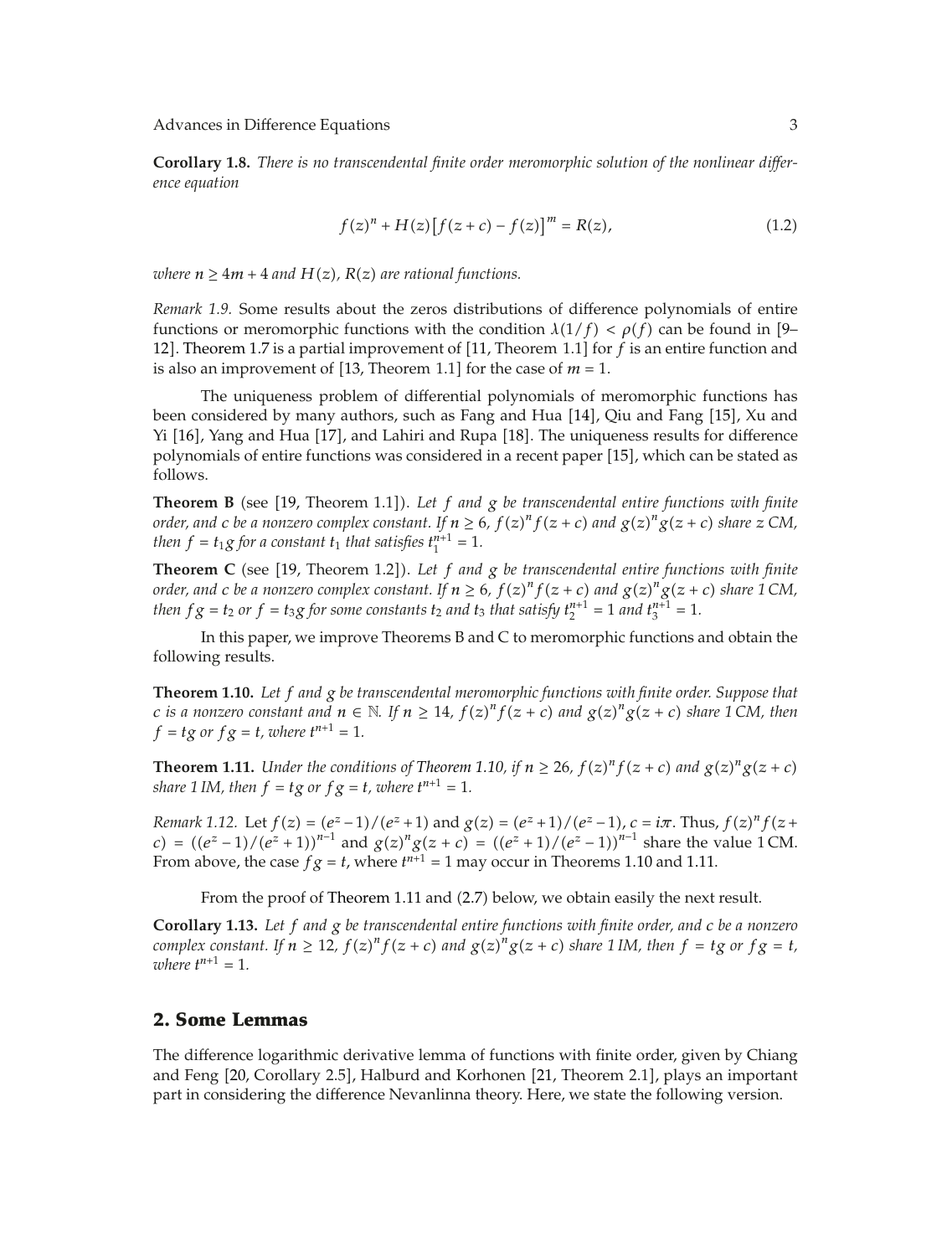Lemma 2.1 (see [22, Theorem 5.6]). Let f be a transcendental meromorphic function of finite order, *and let*  $c \in \mathbb{C}$ *. Then* 

$$
m\left(r,\frac{f(z+c)}{f(z)}\right) = S(r,f),\tag{2.1}
$$

*for all r outside of a set of finite logarithmic measure.*

**Lemma 2.2** (see [20, Theorem 2.1]). Let  $f(z)$  be a transcendental meromorphic function of finite *order. Then,*

$$
T(r, f(z + c)) = T(r, f) + S(r, f).
$$
 (2.2)

For the proof of Theorem 1.4, we need the following lemma.

**Lemma 2.3.** Let  $f(z)$  be a transcendental meromorphic function of finite order. Then,

$$
T(r, f(z)^{n}[f(z+c) - f(z)]) \ge (n-1)T(r, f) + S(r, f).
$$
 (2.3)

*Proof.* Assume that  $G(z) = f(z)^n[f(z + c) - f(z)]$ , then

$$
\frac{1}{f(z)^{n+1}} = \frac{1}{G} \frac{f(z+c) - f(z)}{f(z)}.
$$
\n(2.4)

Using the first and second main theorems of Nevanlinna theory and Lemma 2.1, we get

$$
(n+1)T(r, f) \leq T(r, G(z)) + T\left(r, \frac{f(z+c) - f(z)}{f(z)}\right) + O(1)
$$
  
\n
$$
\leq T(r, G(z)) + m\left(r, \frac{f(z+c) - f(z)}{f(z)}\right) + N\left(r, \frac{f(z+c) - f(z)}{f(z)}\right) + O(1)
$$
  
\n
$$
\leq T(r, G(z)) + N\left(r, \frac{f(z+c)}{f(z)}\right) + S(r, f)
$$
  
\n
$$
\leq T(r, G(z)) + 2T(r, f) + S(r, f),
$$
\n(2.5)

thus, we get the  $(2.3)$ .

In order to prove Theorem 1.5 and Corollary 1.13, we also need the next result.

**Lemma 2.4.** Let  $f(z)$  be a transcendental meromorphic function with finite order,  $F = f(z)^n (f(z)^m - q) f(z+c)$ . Then  $a) f(z + c)$ *. Then* 

$$
T(r, F) \ge (n + m - 1)T(r, f) + S(r, f).
$$
 (2.6)

 $\Box$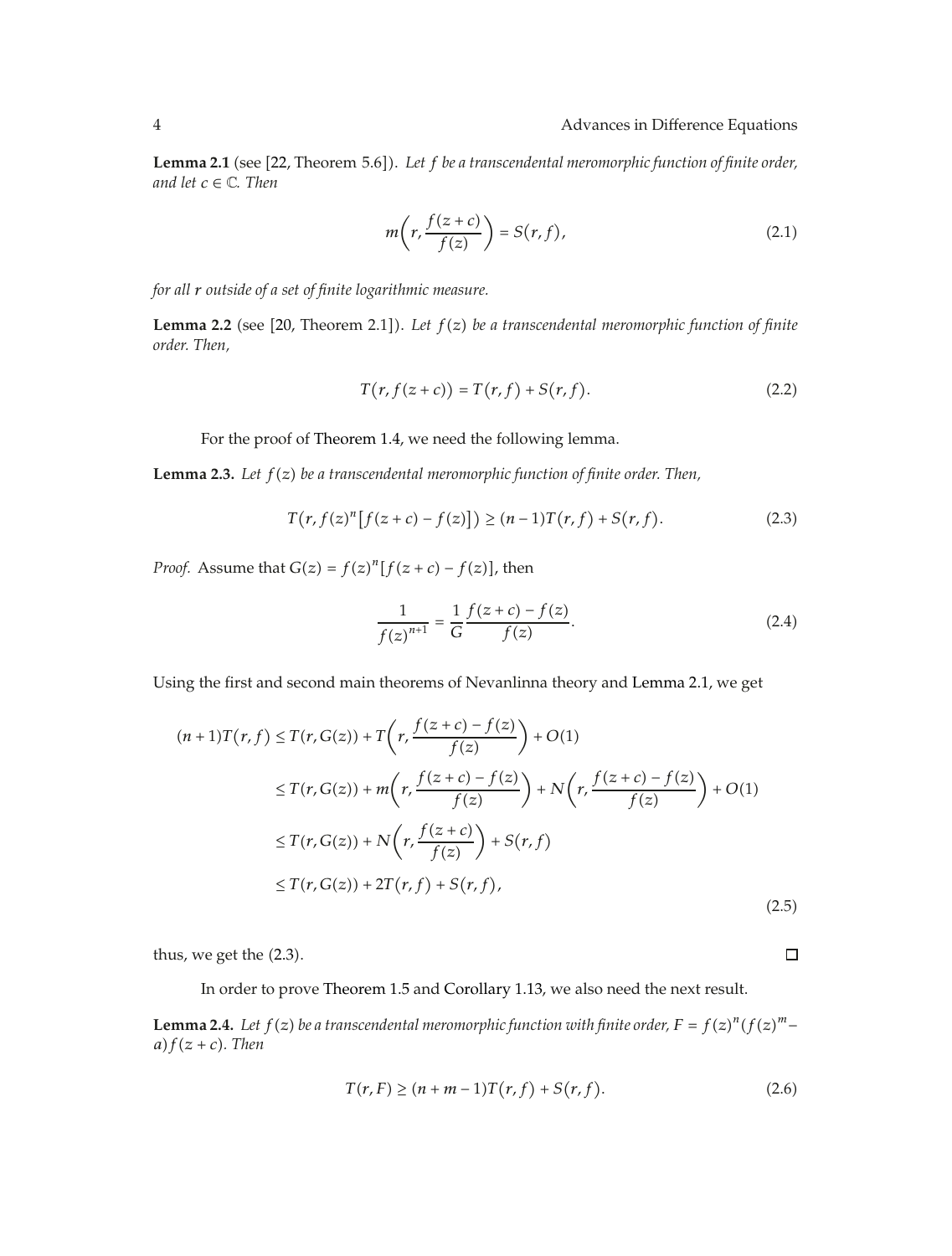*If f* is a transcendental entire function with finite order, and  $m = 0$ ,  $a \neq 1$ , then

$$
T(r, f(z)^n f(z + c)) = (n + 1)T(r, f) + S(r, f).
$$
 (2.7)

Proof. We deduce from Lemma 2.1 and the standard Valiron-Mohon'ko [23] theorem,

$$
(n+m+1)T(r,f) = T(r, f^{n+1}(f^m - a))
$$
  
\n
$$
\leq m(r, f^{n+1}(f^m - a)) + N(r, f^{n+1}(f^m - a))
$$
  
\n
$$
\leq m(r, F(z)\frac{f(z)}{f(z+c)}) + N(r, F(z)\frac{f(z)}{f(z+c)})
$$
  
\n
$$
\leq T(r, F) + m(r, \frac{f(z)}{f(z+c)}) + N(r, \frac{f(z)}{f(z+c)}) + S(r, f)
$$
  
\n
$$
\leq T(r, F) + 2T(r, f) + S(r, f).
$$
 (2.8)

Thus, (2.6) follows from (2.8). If *f* is entire and  $m = 0$ ,  $a \ne 1$ , then from above, we get

$$
T(r, f(z)^{n} f(z + c)) \ge (n+1)T(r, f) + S(r, f).
$$
 (2.9)

Moreover,  $T(r, f(z)^n f(z + c)) \leq (n + 1)T(r, f) + S(r, f)$  follows by Lemma 2.2. Thus (2.7) is<br>proved proved.

Lemma 2.5 (see [17, Lemma 3]). Let *F* and *G* be two nonconstant meromorphic functions. If *F* and *G share 1 CM, then one of the following three cases holds:*

- $\{i\}$  max $\{T(r, F), T(r, G)\} \leq N_2(r, 1/F) + N_2(r, F) + N_2(r, 1/G) + N_2(r, G) + S(r, F) + N_2(r, G)$ *Sr, G,*
- $(ii)$   $F = G$ ,
- $(iii)$   $F \cdot G = 1$ ,

*where*  $N_2(r, 1/F)$  *denotes the counting function of zeros of*  $F$  *such that simple zeros are counted once and multiple zeros are counted twice.*

For the proof of Theorem 1.11, we need the following lemma.

**Lemma 2.6** (see [16, Lemma 2.3]). Let *F* and *G* be two nonconstant meromorphic functions, and *F and G share 1 IM. Let*

$$
H = \frac{F''}{F'} - 2\frac{F'}{F - 1} - \frac{G''}{G'} + 2\frac{G'}{G - 1}.
$$
 (2.10)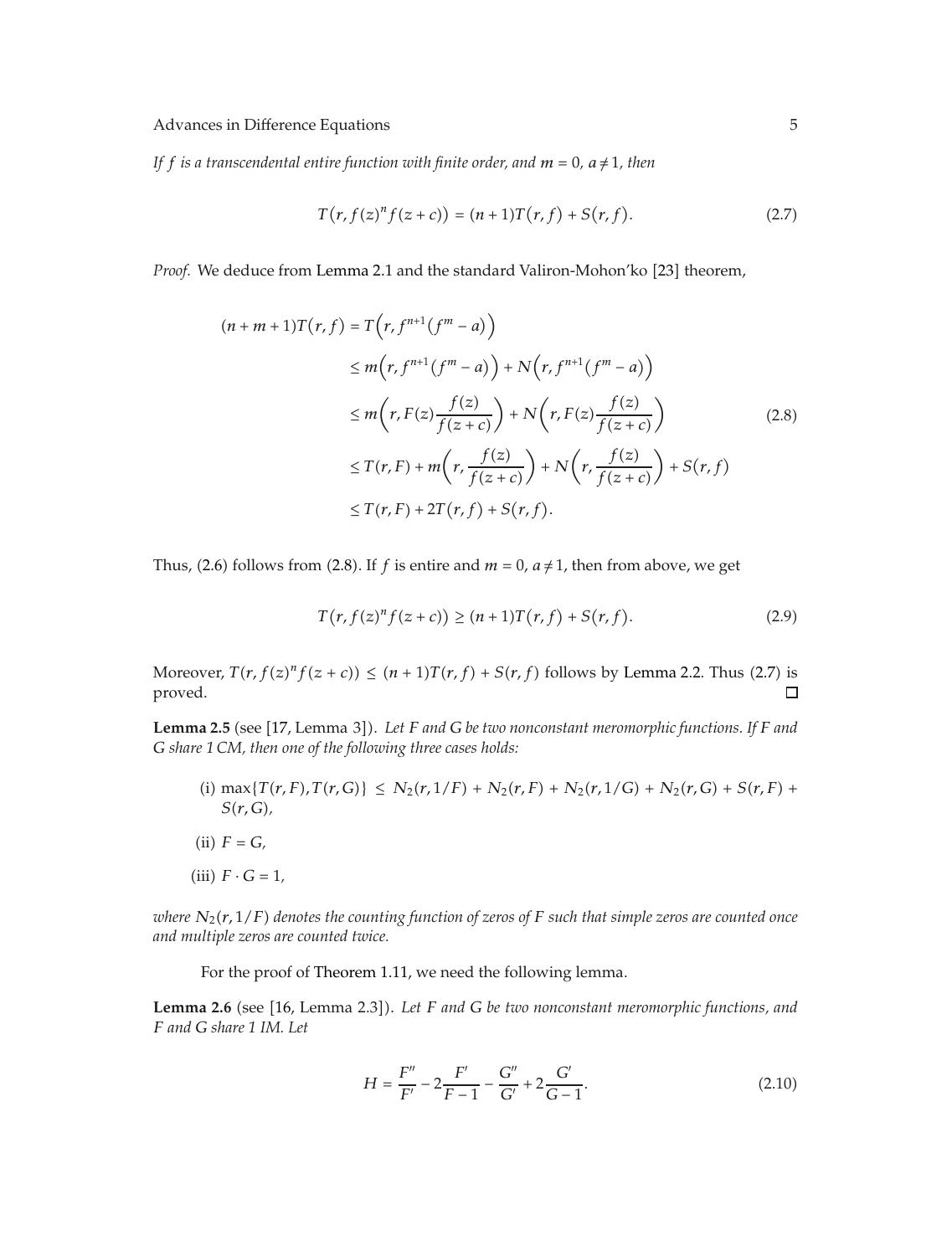*If*  $H \not\equiv 0$ *, then* 

$$
T(r, F) + T(r, G) \le 2\left(N_2\left(r, \frac{1}{F}\right) + N_2(r, F) + N_2\left(r, \frac{1}{G}\right) + N_2(r, G)\right)
$$
  
+3 $\left(\overline{N}(r, F) + \overline{N}(r, G) + \overline{N}\left(r, \frac{1}{F}\right) + \overline{N}\left(r, \frac{1}{G}\right)\right) + S(r, F) + S(r, G).$ \n(2.11)

# **3. Proof of the Theorems**

*Proof of Theorem 1.2.* Since  $f$  is a transcendental meromorphic function, assume that  $G(z)$  =  $f(z)^n f(z+c) - a(z)$ , then we can get

$$
T(r, G(z)) \ge T(r, f(z)^n f(z + c)) + S(r, f)
$$
  
\n
$$
\ge T(r, f(z)^n) - T(r, f(z + c)) + S(r, f)
$$
  
\n
$$
\ge (n - 1)T(r, f(z)) + S(r, f).
$$
 (3.1)

Using the second main theorem, we have

$$
(n-1)T(r, f) \leq T(r, G) + S(r, f)
$$
  
\n
$$
\leq \overline{N}(r, G) + \overline{N}(r, \frac{1}{G}) + \overline{N}(r, \frac{1}{G + \alpha(z)}) + S(r, G)
$$
  
\n
$$
\leq \overline{N}(r, f) + \overline{N}(r, f(z + c)) + \overline{N}(r, \frac{1}{f}) + \overline{N}(r, \frac{1}{f(z + c)}) + \overline{N}(r, \frac{1}{G}) + S(r, f)
$$
  
\n
$$
\leq 4T(r, f) + \overline{N}(r, \frac{1}{G}) + S(r, f).
$$
\n(3.2)

So the condition  $n \ge 6$  implies that *G* must have infinitely many zeros.

*Proof of Theorem 1.7.* Let

$$
\psi := \frac{\beta(z) \left[ f(z+c) - f(z) \right]^m - \alpha(z)}{f(z)^n}.
$$
\n(3.3)

 $\Box$ 

We proceed to prove that  $\psi + 1$  has infinitely many zeros, which implies that  $f(z)^n +$ <br> $\beta(z)[f(z+c) - f(z)]^m - \alpha(z)$  has infinitely many zeros. We first prove that  $\beta(z)[f(z+c) - f(z)]^m - \alpha(z)$  has infinitely many zeros. We first prove that

$$
T(r,\psi) \ge (n-2m)T(r,f) + S(r,f). \tag{3.4}
$$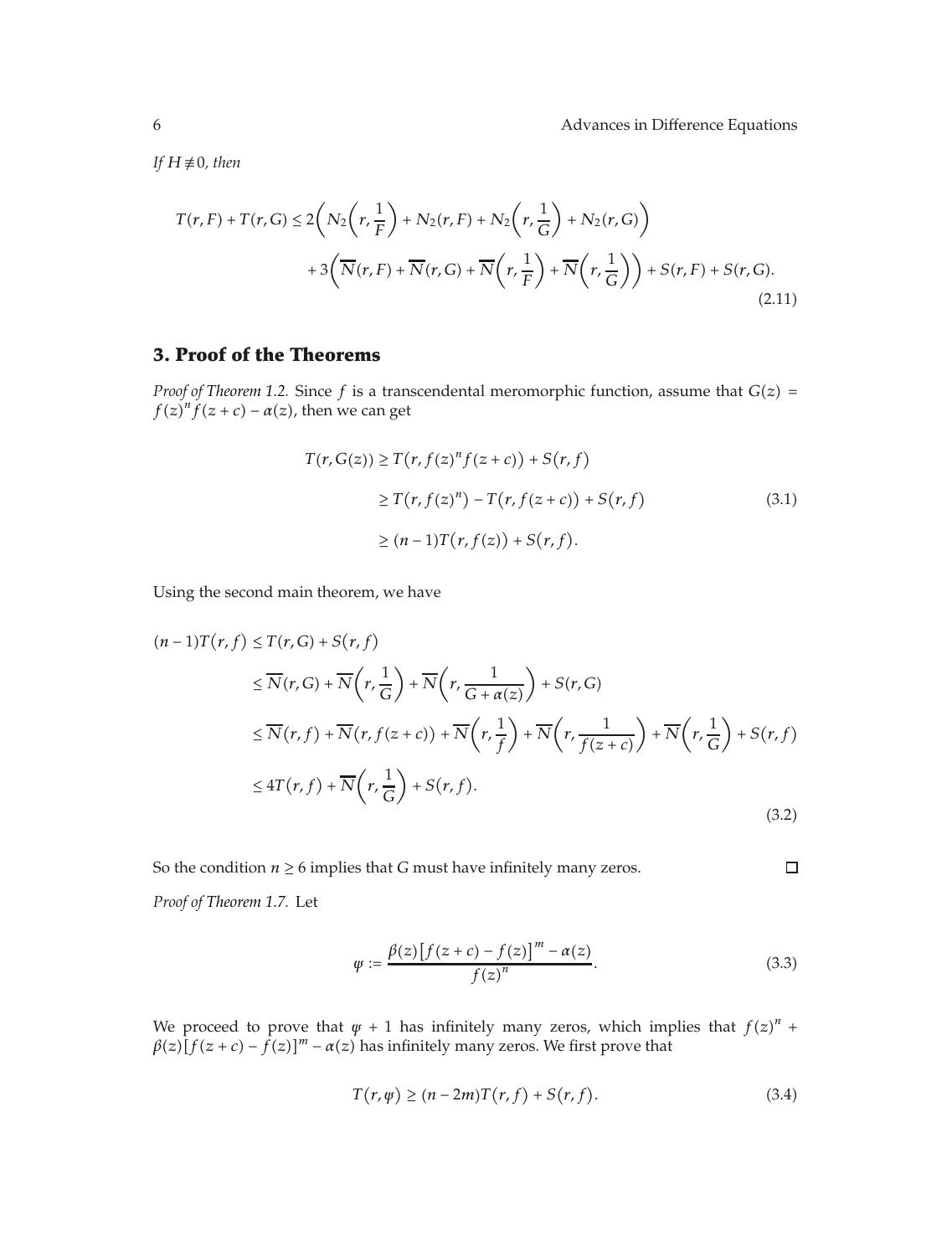Applying the first main theorem and Lemma 2.2, we observe that

$$
T(r, f(z)^n) = T\left(r, \psi \cdot \frac{1}{\beta(z) [f(z+c) - f(z)]^m - R(z)}\right) + O(1)
$$
  
\n
$$
\leq T(r, \psi) + T(r, \beta(z) [f(z+c) - f(z)]^m - \alpha(z)) + O(1)
$$
  
\n
$$
\leq T(r, \psi) + 2mT(r, f) + S(r, f).
$$
\n(3.5)

From 3.5, we easily obtain the inequality 3.4. Concerning the zeros and poles of *ψ*, we have

$$
\overline{N}(r,\psi) \leq \overline{N}(r,f(z+c)) + \overline{N}(r,\frac{1}{f}) + S(r,f)
$$
\n
$$
\leq 2T(r,f) + S(r,f),
$$
\n
$$
\overline{N}(r,\frac{1}{\psi}) \leq \overline{N}(r,f) + \overline{N}(r,\frac{1}{[f(z+c) - f(z)]^m - \alpha(z)/\beta(z)}) + S(r,f)
$$
\n
$$
\leq T(r,f) + 2mT(r,f) + S(r,f).
$$
\n(3.7)

Using the second main theorem, Lemma 2.2,  $(3.6)$  and  $(3.7)$ , we get

$$
(n-2m)T(r, f) \le T(r, \varphi) + S(r, f)
$$
  
\n
$$
\le \overline{N}(r, \varphi) + \overline{N}(r, \frac{1}{\varphi}) + \overline{N}(r, \frac{1}{\varphi + 1}) + S(r, f)
$$
  
\n
$$
\le (3+2m)T(r, f) + \overline{N}(r, \frac{1}{\varphi + 1}) + S(r, f).
$$
\n(3.8)

Since *n*  $\geq$  4*m* + 4, then (3.8) implies that *ψ* + 1 has infinitely many zeros, completing the proof. proof.

*Remark 3.1.* It is easy to know that if  $\alpha(z) \equiv 0$ , then (3.7) can be replaced by

$$
\overline{N}\left(r,\frac{1}{\psi}\right) \le 3T(r,f) + S(r,f),\tag{3.9}
$$

which implies that  $n \geq 2m + 6$  in Theorem 1.7.

*Proof of Theorem 1.10.* Let  $F(z) = f(z)^n f(z+c)$  and  $G(z) = g(z)^n g(z+c)$ . Thus, *F* and *G* share the value 1 CM. Suppose first that  $F \neq G$  and  $F \cdot G \neq 1$ . From the beginning of the proof of Theorem 1.2, we obtain

$$
T(r, F) \ge (n - 1)T(r, f) + S(r, f),
$$
  
\n
$$
T(r, G) \ge (n - 1)T(r, g) + S(r, g).
$$
\n(3.10)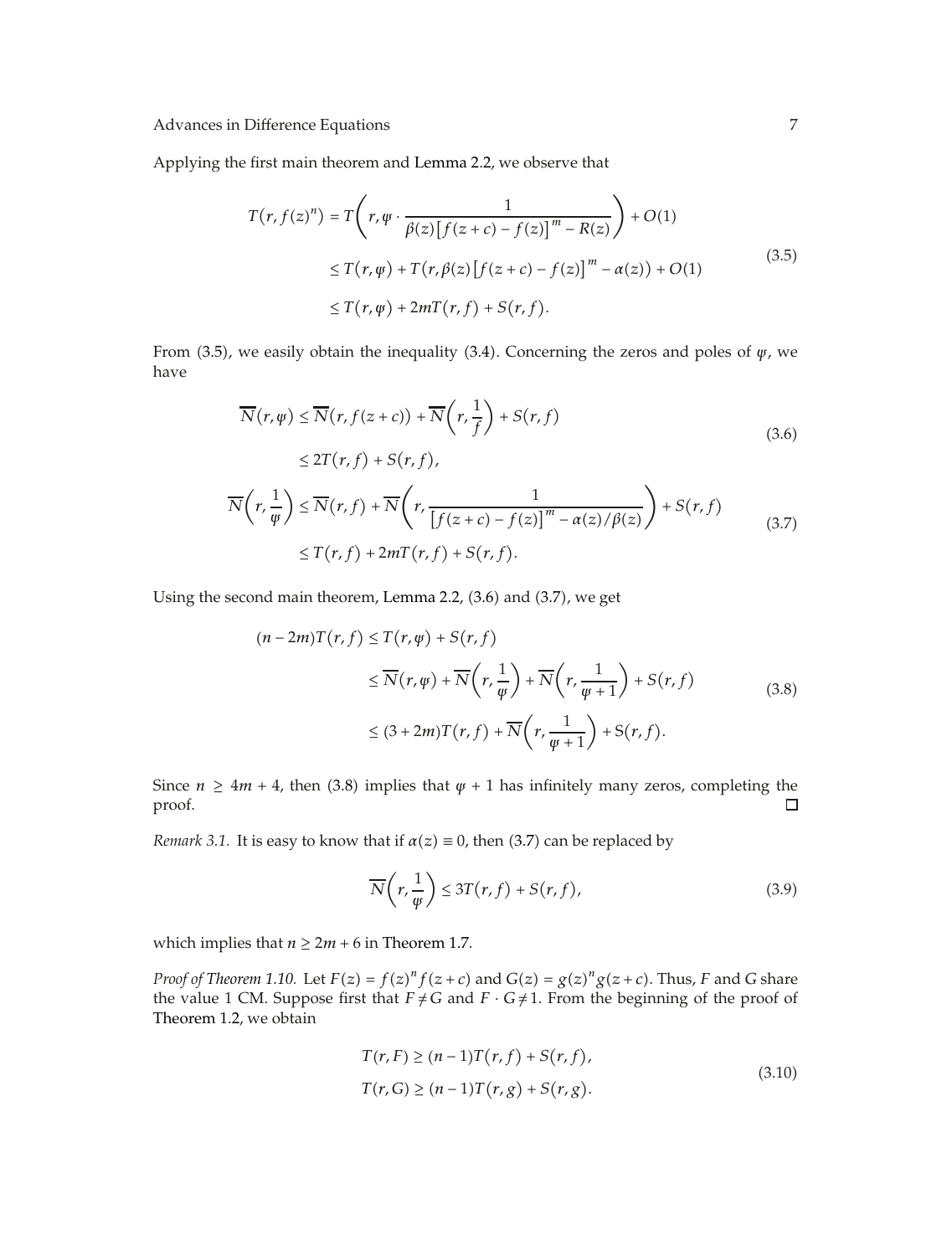Moreover, from Lemma 2.2, it is easy to get

$$
T(r, G) \le (n+1)T(r, g) + S(r, g),
$$
  
\n
$$
T(r, F) \le (n+1)T(r, f) + S(r, f).
$$
\n(3.11)

Using the second main theorem, we have

$$
T(r, F) \leq \overline{N}(r, F) + \overline{N}\left(r, \frac{1}{F}\right) + \overline{N}\left(r, \frac{1}{F-1}\right) + S(r, F)
$$
  
\n
$$
\leq \overline{N}(r, f) + \overline{N}(r, f(z+c)) + \overline{N}\left(r, \frac{1}{f}\right) + \overline{N}\left(r, \frac{1}{f(z+c)}\right) + \overline{N}\left(r, \frac{1}{G-1}\right) + S(r, f)
$$
  
\n
$$
\leq 4T(r, f) + T(r, G) + S(r, f)
$$
  
\n
$$
\leq 4T(r, f) + (n+1)T(r, g) + S(r, g) + S(r, f).
$$
\n(3.12)

Thus,

$$
(n-5)T(r,f) \le (n+1)T(r,g) + S(r,g) + S(r,f). \tag{3.13}
$$

Similarly, we obtain

$$
(n-5)T(r,g) \le (n+1)T(r,f) + S(r,g) + S(r,f). \tag{3.14}
$$

Therefore, from (3.13) and (3.14),  $S(r, f) = S(r, g)$  follows. From the definition of *F*, we get

$$
N_2\left(r,\frac{1}{F}\right) \le 2\overline{N}\left(r,\frac{1}{f}\right) + N\left(r,\frac{1}{f(z+c)}\right) + S(r,f)
$$
  
 
$$
\le 3T(r,f) + S(r,f).
$$
 (3.15)

Similarly, we can get

$$
N_2\left(r,\frac{1}{G}\right) \le 3T(r,g) + S(r,f),\tag{3.16}
$$

$$
N_2(r, F) \le 3T(r, f) + S(r, f),
$$
\n(3.17)

$$
N_2(r, G) \le 3T(r, g) + S(r, g). \tag{3.18}
$$

Thus,

$$
T(r, F) + T(r, G) \le 2N_2 \left(r, \frac{1}{F}\right) + 2N_2(r, F) + 2N_2 \left(r, \frac{1}{G}\right) + 2N_2(r, G) + S(r, f)
$$
  
 
$$
\le 12(T(r, f) + T(r, g)) + S(r, f).
$$
 (3.19)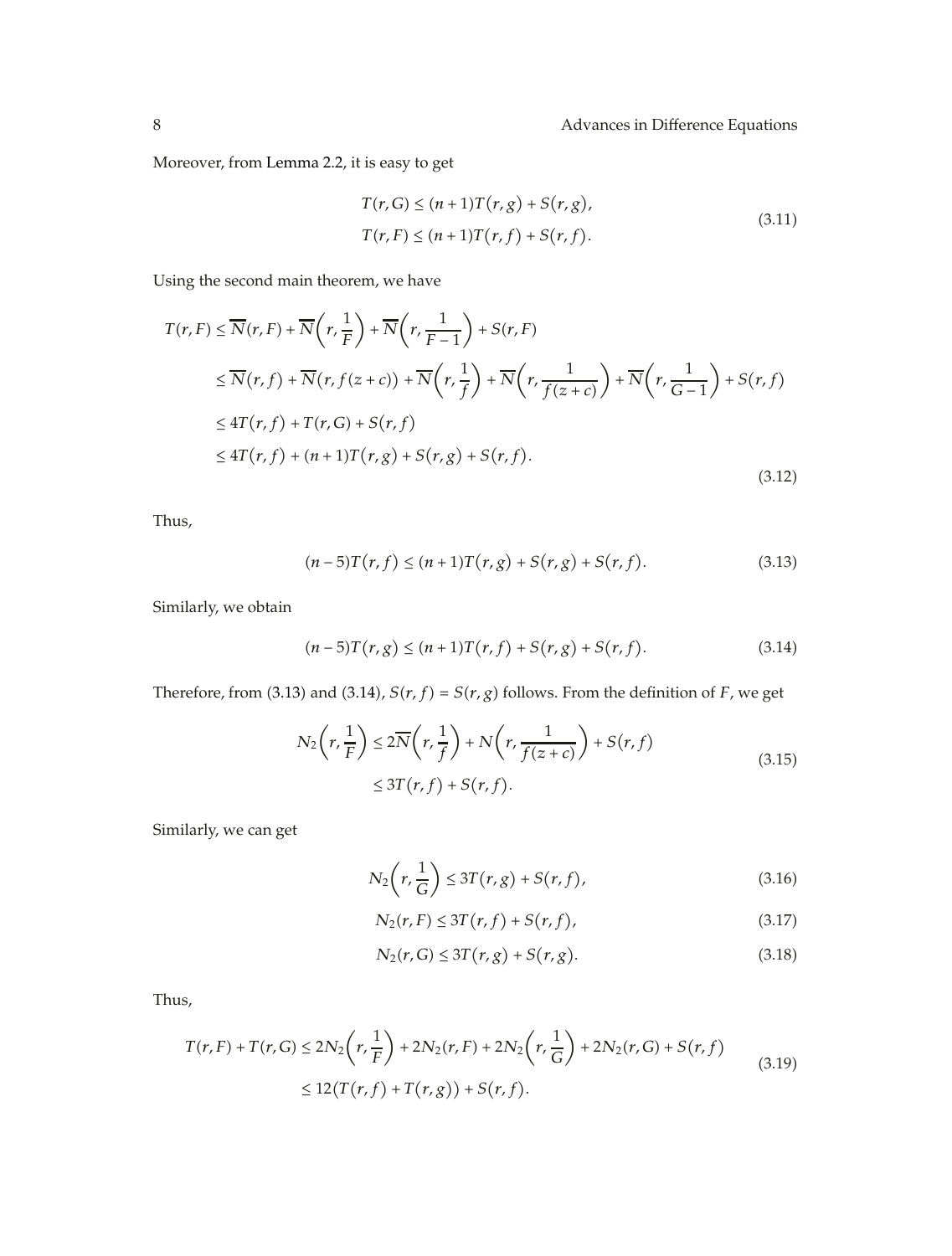Then, from  $(3.10)$ , and  $(3.19)$ , we have

$$
(n-1)\big(T(r,f) + T(r,g)\big) \le 12\big(T(r,f) + T(r,g)\big) + S(r,f),\tag{3.20}
$$

which is in contradiction with  $n \geq 14$ . Therefore, applying Lemma 2.5, we must have either *F* = *G* or *F* · *G* = 1. If *F* = *G*, thus,  $f^n f(z + c) = g^n g(z + c)$ . Let  $H(z) = f(z)/g(z)$ . Assume that  $H(z)$  is not a constant. Then we get

$$
H(z)^n = \frac{1}{H(z+c)}.\tag{3.21}
$$

Thus, from Lemma 2.2, we get

$$
nT(r, H) = T(r, H(z + c)) + O(1) = T(r, H) + S(r, H),
$$
\n(3.22)

which is a contradiction with  $n \geq 14$ . Hence *H* must be a constant, which implies that  $H^{n+1}$  = 1, thus,  $f = tg$  and  $t^{n+1} = 1$ .<br>
If  $F \cdot G = 1$  implies

If  $F \cdot \breve{G} = 1$ , implies that

$$
f(z)^{n} f(z+c)g(z)^{n} g(z+c) = 1.
$$
 (3.23)

Let  $M(z) = f(z)g(z)$ , similar as above,  $M(z)$  must be a constant. Thus  $fg = t$ ,  $t^{n+1} = 1$  follows: we have completed the proof follows; we have completed the proof.  $\Box$ 

*Proof of Theorem 1.11.* Let  $F(z) = f(z)^n f(z+c)$  and  $G(z) = g(z)^n g(z+c)$ , let *H* be defined in Lomma 2.6. Using the similar proof as the proof of Theorem 1.10 up to (3.18), combining in Lemma 2.6. Using the similar proof as the proof of Theorem  $1.10$  up to  $(3.18)$ , combining with Lemma 2.6 and

$$
\overline{N}\left(r,\frac{1}{F}\right) \leq \overline{N}\left(r,\frac{1}{f}\right) + \overline{N}\left(r,\frac{1}{f(z+c)}\right) + S(r,f)
$$
\n
$$
\leq 2T(r,f) + S(r,f),
$$
\n(3.24)

we can get

$$
(n-1)\big(T(r,f) + T(r,g)\big) \le 24\big(T(r,f) + T(r,g)\big) + S(r,f),\tag{3.25}
$$

which is in contradiction with  $n \ge 26$ . Thus, we get  $H \equiv 0$ . The following is standard. For the convenience of reader, we give a complete proof here. By integratiing (2.10) twice, we have

$$
F = \frac{(b+1)G + (a-b-1)}{bG + (a-b)},
$$
\n(3.26)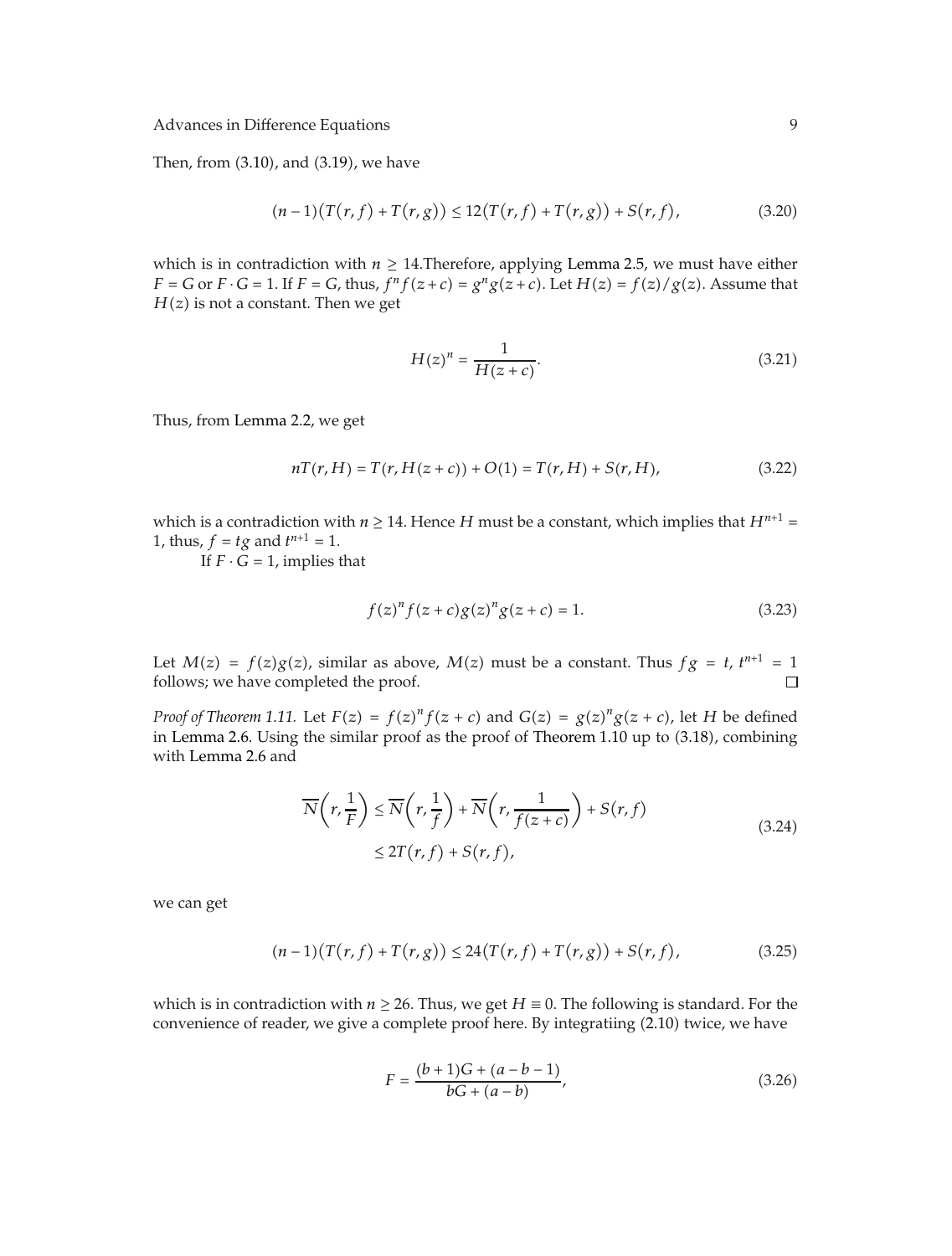which implies  $T(r, F) = T(r, G) + O(1)$ . From (3.10)-(3.11), thus,

$$
(n-1)T(r, f) \le (n+1)T(r, g) + S(r, f) + S(r, g),
$$
\n(3.27)

$$
(n-1)T(r,g) \le (n+1)T(r,f) + S(r,f) + S(r,g). \tag{3.28}
$$

In the following, we will prove that  $F = G$  or  $F \cdot G = 1$ .

*Case 1* (*b* ≠ 0, −1). If  $a - b - 1$  ≠ 0, then by (3.26), we get

$$
\overline{N}\left(r,\frac{1}{F}\right) = \overline{N}\left(r,\frac{1}{G - (a-b-1)/(b+1)}\right).
$$
\n(3.29)

Combining the Nevanlinna second main theorem with Lemma 2.4 and (3.27), we have

$$
(n-1)T(r,g) + S(r,g) \le T(r,G)
$$
  
\n
$$
\le \overline{N}\left(r,\frac{1}{G}\right) + \overline{N}(r,G) + \overline{N}\left(r,\frac{1}{G - (a-b-1)/(b+1)}\right) + S(r,G)
$$
  
\n
$$
\le \overline{N}\left(r,\frac{1}{G}\right) + \overline{N}(r,G) + \overline{N}\left(r,\frac{1}{F}\right) + S(r,G)
$$
  
\n
$$
\le \overline{N}\left(r,\frac{1}{g}\right) + \overline{N}\left(r,\frac{1}{g(z+c)}\right) + \overline{N}(r,g) + \overline{N}(r,g(z+c))
$$
  
\n
$$
+ \overline{N}\left(r,\frac{1}{f}\right) + \overline{N}\left(r,\frac{1}{f(z+c)}\right) + S(r,g)
$$
  
\n
$$
\le 4T(r,g) + 2T(r,f) + S(r,g)
$$
  
\n
$$
\le \left(4 + 2\frac{n-1}{n+1}\right)T(r,g) + S(r,g).
$$
\n(3.30)

This implies  $n^2 - 6n - 3 \le 0$ , which is in contradiction with  $n \ge 26$ . Thus,  $a - b - 1 = 0$ , hence

$$
F = \frac{(b+1)G}{bG+1}.
$$
\n(3.31)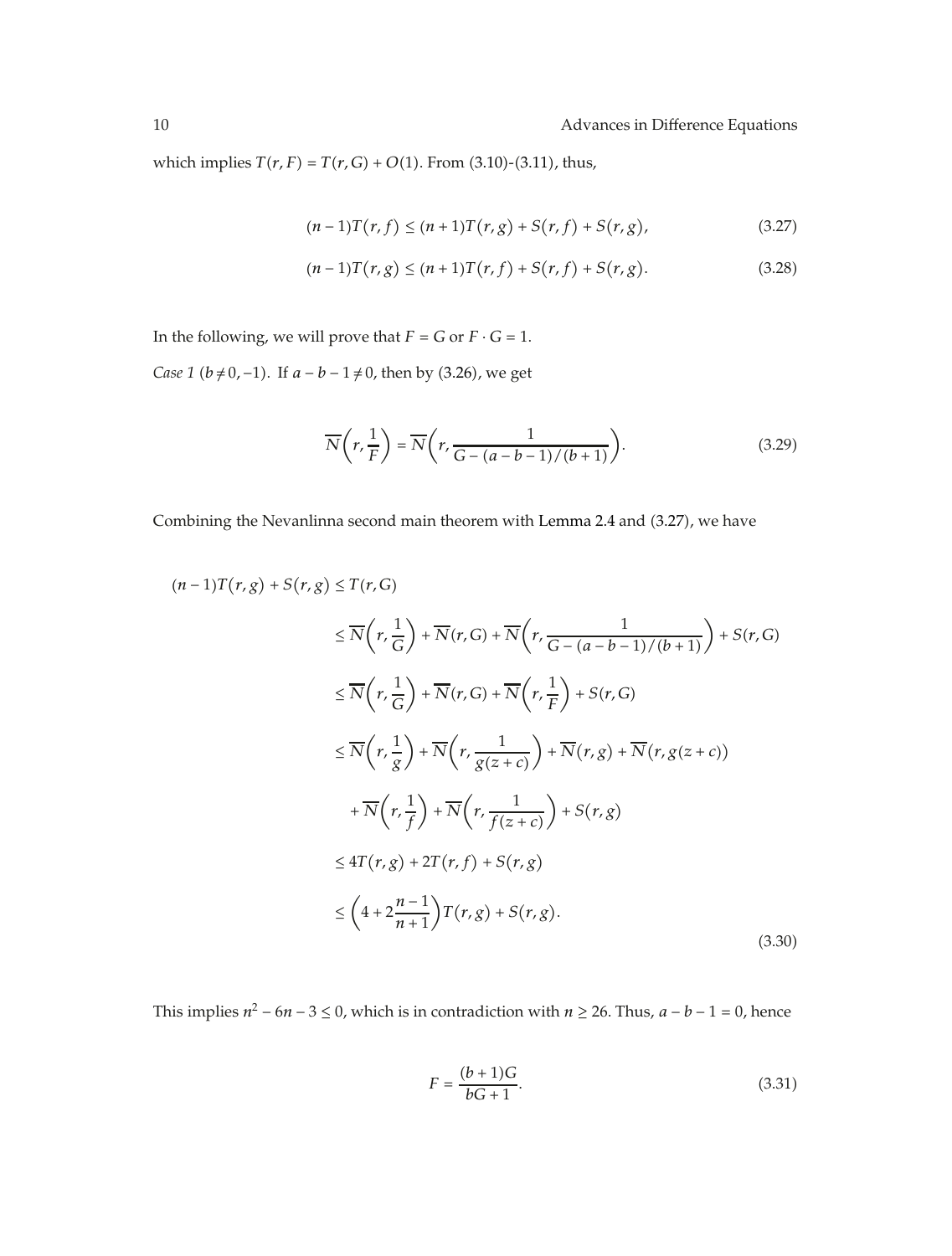Using the same method as above,

$$
(n-1)T(r,g) + S(r,g) \le T(r,G)
$$
  
\n
$$
\le \overline{N}\left(r,\frac{1}{G}\right) + \overline{N}(r,G) + \overline{N}\left(r,\frac{1}{G+1/b}\right) + S(r,G)
$$
  
\n
$$
\le \overline{N}\left(r,\frac{1}{G}\right) + \overline{N}(r,G) + \overline{N}(r,F) + S(r,G)
$$
  
\n
$$
\le \left(4 + 2\frac{n-1}{n+1}\right)T(r,g) + S(r,g),
$$
\n(3.32)

which is also a contradiction.

*Case 2 (b = 0, a*  $\neq$  *1).* From (3.26), we have

$$
F = \frac{G + a - 1}{a}.\tag{3.33}
$$

Similarly, we also can get a contradiction. Thus,  $a = 1$  follows, implies that  $F = G$ . Thus, we get  $f = tg$  and  $t^{n+1} = 1$ .

*Case 3* ( $b = -1$ ,  $a \neq -1$ ). From (3.26), we obtain

$$
F = \frac{a}{a+1-G}.\tag{3.34}
$$

Similarly, we get a contradiction, *a* = −1 follows. Thus, we get *F* · *G* = 1 also implies *fg* = *t*,  $t^{n+1}$  = 1. Thus, we have completed the proof.  $\Box$  $t^{n+1} = 1$ . Thus, we have completed the proof.

## **Acknowledgments**

The authors thank the referee for his/her valuable suggestions to improve the present paper. This work was partially supported by the NNSF  $(no. 11026110)$ , the NSF of Jiangxi  $(nos.$ 2010GQS0144 and 2010GQS0139) and the YFED of Jiangxi (nos. GJJ11043 and GJJ10050) of China.

### **References**

- 1 W. K. Hayman, *Meromorphic Functions*, Oxford Mathematical Monographs, Clarendon Press, Oxford, UK, 1964.
- 2 I. Laine, *Nevanlinna Theory and Complex Differential Equations*, vol. 15 of *de Gruyter Studies in Mathematics*, Walter de Gruyter & Co., Berlin, Germany, 1993.
- 3 C.-C. Yang and H.-X. Yi, *Uniqueness Theory of Meromorphic Functions*, vol. 557 of *Mathematics and Its Applications*, Kluwer Academic Publishers, Dordrecht, The Netherlands, 2003.
- 4 W. K. Hayman, *Research Problems in Function Theory*, The Athlone Press, London, UK, 1967.
- 5 W. K. Hayman, "Picard values of meromorphic functions and their derivatives," *Annals of Mathematics*, vol. 70, pp. 9–42, 1959.